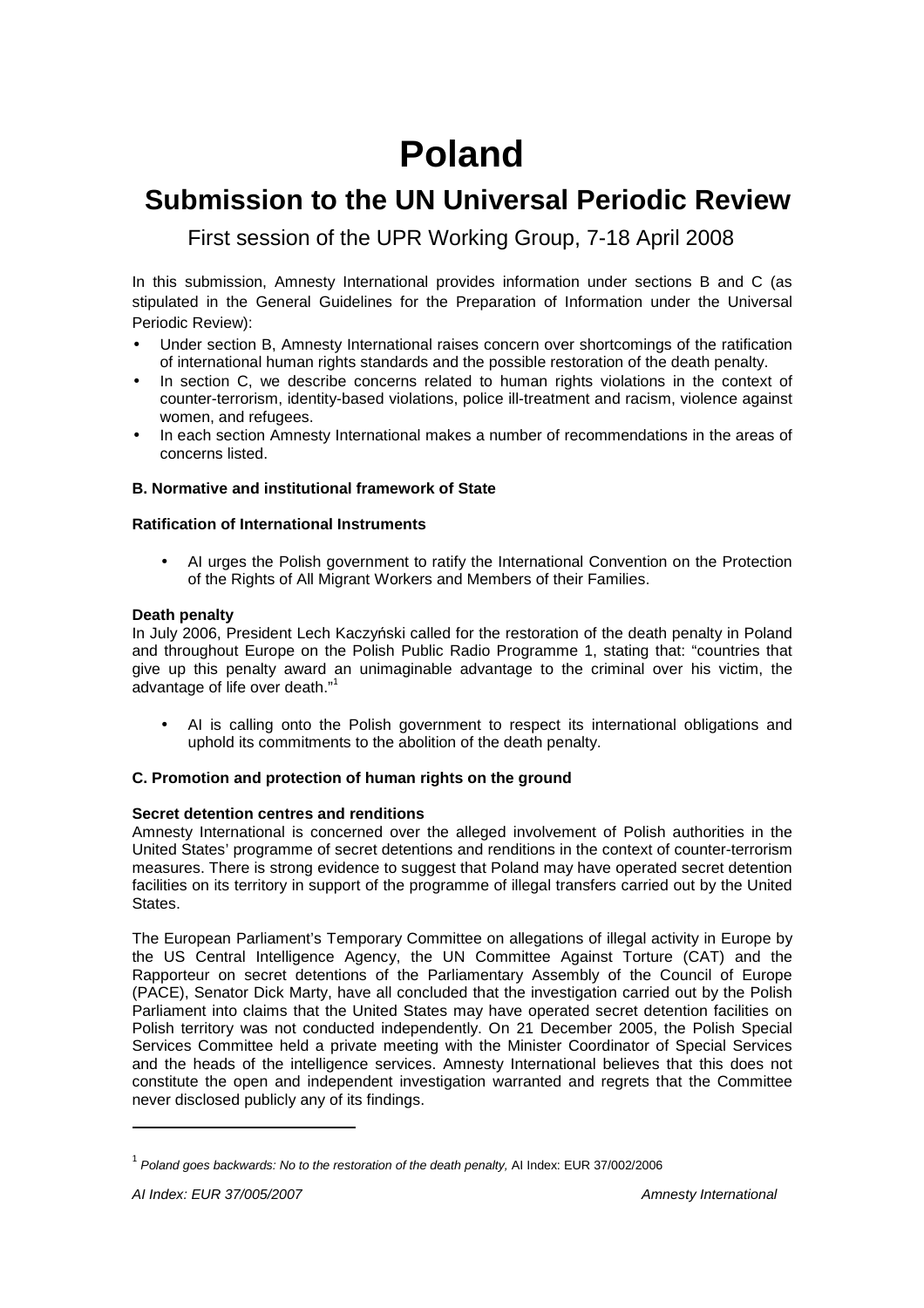In April 2007, when Poland was reviewed by the CAT, former Prime Minister Jarosław Kaczyński said that the government regarded the allegations as a "closed issue" when asked for more information.

Amnesty international is deeply concerned about Poland's consistent denial of involvement in the programme of secret detention and rendition despite investigations continuing to bring new evidence to light which indicates with a high degree of probability that secret detention centres were operated by the CIA in Poland for several years.

Amnesty International calls on the Polish government:

- to initiate an effective and independent investigation into the involvement of Polish authorities in the programme of renditions (in particular on the use of the Szymany airport) and secret detention centres in Poland and to make the findings of the investigation public; and
- to make public immediately the conclusions of the meeting, held on 21 December 2005, between the Special Services Committee, the Minister Coordinator of Special Services and the heads of the intelligence services.

#### **Identity-based violations**

 $\overline{a}$ 

Reports continue of attacks against demonstrators from the lesbian, gay, bisexual and transgender (LGBT) community and other activists by private individuals, including in the context of counter-demonstrators. There are further allegations that the police failed to ensure that the LGBT demonstrators were able to exercise their right to peaceful assembly. Members of sexual minorities continue to face discrimination and restrictions on their right to freedom of expression and assembly. Openly homophobic statements by prominent politicians and public officials, including encouraging violence against peaceful LGBT rights demonstrators, have worsened the climate of discrimination and intolerance. There has been no action against such public statements inciting intolerance against sexual minorities.<sup>2</sup>

In 2004, the UN Human Rights Committee expressed concern that the right of sexual minorities not to be discriminated against was not fully recognized in Poland and that discriminatory acts and attitudes against people on the ground of sexual orientation were not being adequately investigated and punished. It recommended appropriate training for law enforcement and judicial officials and for the explicit prohibition in Polish law of discrimination on the ground of sexual orientation.

Given the hostile climate against the LGBT community in Poland, Amnesty International is concerned about the abolition in 2005 of the Office of the Government Plenipotentiary for the Equality of Men and Women. This Office was responsible for the promotion of equal treatment of individuals belonging to the LGBT community, and its abolition makes Poland the only EU country without a statutory equality watchdog and puts into question Poland's compliance with EU legislation on prohibition of discrimination. In 2004, the Human Rights Committee had

Amnesty International AI Index: EUR 37/005/2007 <sup>2</sup> See Amnesty International Report 2006, AI Index: POL 10/001/2006: Amnesty International Report 2007, AI Index POL 10/001/2007; Europe and Central Asia: Summary of Amnesty International's Concerns in the Region: July-December 2006, AI Index: EUR 01/001/2007; Europe and Central Asia: Summary of Amnesty International's Concerns in the Region: January-June 2007, AI Index: EUR 37/002/2005; Poland: Protect the LGBT community's right of peaceful assembly, AI Index: EUR 37/001/2006; Poland and Latvia: Lesbian, gay, bisexual and transgender rights, AI Index: EUR 01/019/2006; EU: Ensure Poland and Latvia respect rights of minorities, AI Index: EUR 01/020/2006; and Poland: School bill would violate students' and teachers' rights and reinforce homophobia, AI Index: EUR 37/001/2007.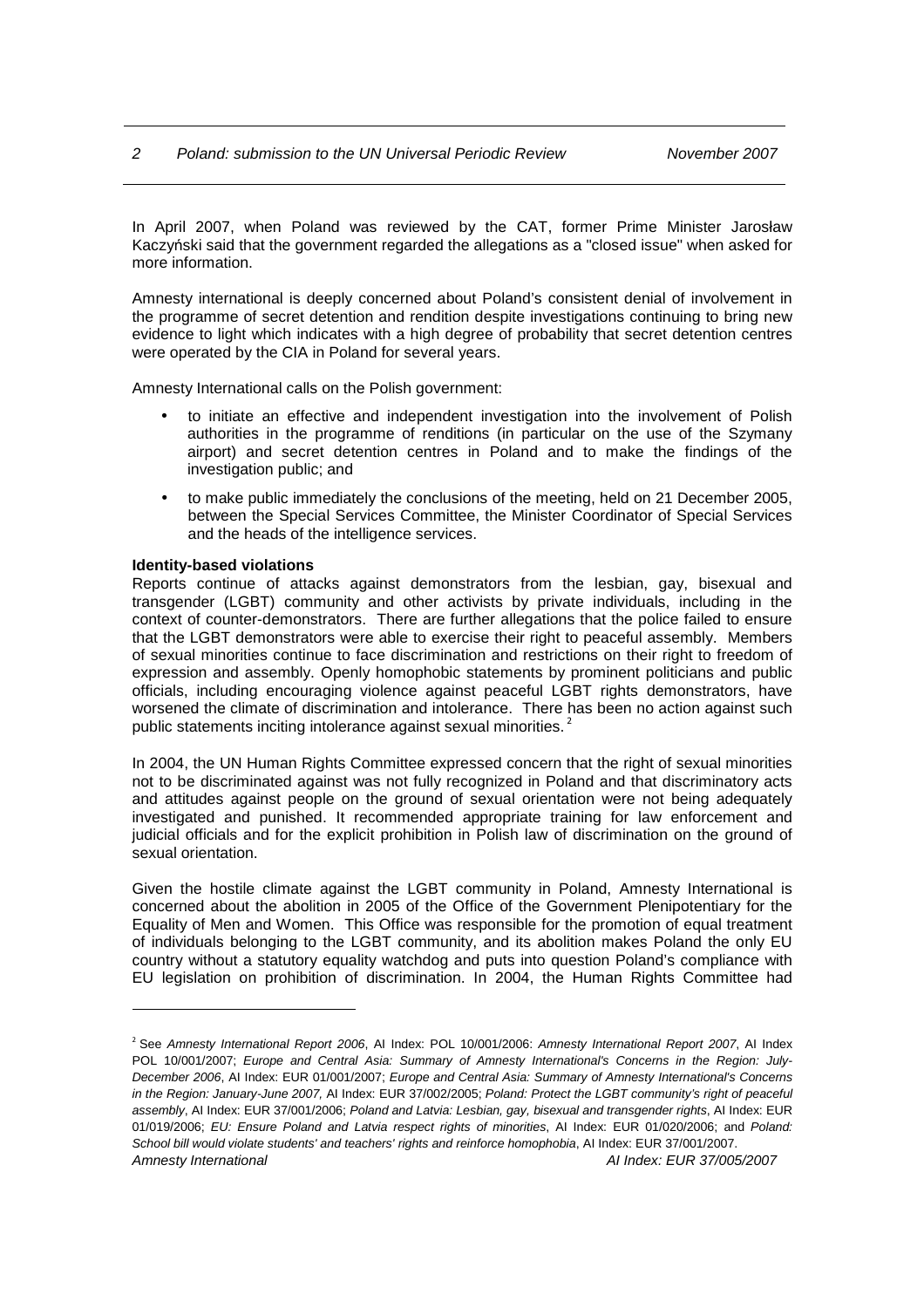welcomed the appointment of the Plenipotentiary and "the extension of the Plenipotentiary's competence to issues relating not only to discrimination on the basis of sex but also on grounds of [...] sexual orientation."<sup>3</sup>

On 26 April 2007, the European Parliament expressed outrage at growing intolerance towards lesbian and gay people across Europe, singling out Poland for special criticism. It passed a resolution calling for worldwide de-criminalisation of homosexuality and urging all EU governments to bring forward laws to tackle discrimination against same-sex couples. The Polish authorities were particularly urged "to publicly condemn and take measures against declarations by public leaders inciting discrimination and hatred based on sexual orientation".

On 20 June 2007, the Council of Europe's Human Rights Commissioner expressed strong concerns about the Polish government's approach to LGBT people, including the withdrawal from circulation in early 2006 by the Ministry of Education of the Polish version of Compass – Human Rights Education with Young People, a Council of Europe anti-discrimination handbook and a manual on human rights for young people. When shown the alternative materials, the Commissioner found "the portrayal and depiction of homosexuality [...] offensive, out of tune with principles on equality, diversity and respect for the human rights of all". The Commissioner also expressed concerns about proposed measures to penalize the alleged promotion of homosexuality in schools, deplored any instances of hate speech towards homosexuals and called on the Polish authorities not to tolerate such speech.

Amnesty International calls on the Polish government:

- to ensure thorough and impartial investigations into all allegations of attacks and threats against individuals targeted because of their sexual orientation or gender identity and to bring to justice those responsible in accordance with international standards of fair trial;
- to ensure that no authorities makes public statements which could be interpreted as encouraging discrimination against or targeting of individuals because of their sexual orientation or gender identity;
- to actively promote the rights to freedom of expression, association and assembly without discrimination at all levels of government;
- to ensure the explicit prohibition in Polish legislation explicitly of discrimination on the grounds of sexual orientation or gender identity or expression;
- to reinstitute the Office of the Government Plenipotentiary for the Equality of Men and Women.

#### **Racism and discrimination**

There are reports of racially motivated harassment and discrimination against Jews, Roma and people of African and Asian origin. In its third report on Poland, released in June 2005, the European Commission against Racism and Intolerance (ECRI) expressed concern that the authorities rarely investigated and prosecuted cases of racial hatred and allowed anti-Semitic material to circulate freely on the market. ECRI pointed out that the police often did not take into account the racist motivation of crimes, which resulted in a lighter sentence for the perpetrator,

l

<sup>3</sup> Concluding observations of the UN Human Rights Committee, CCPR/CO/82/POL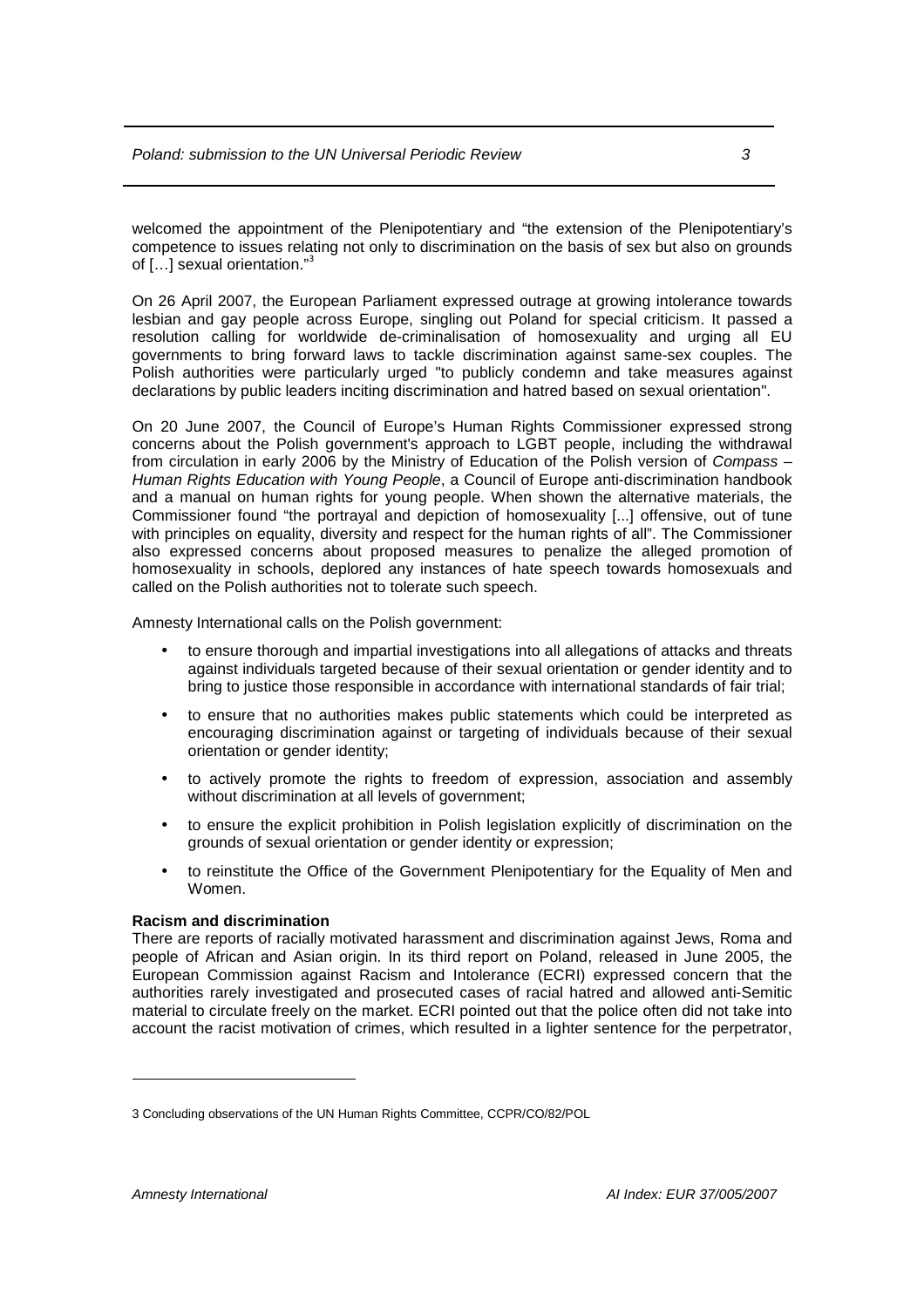if convicted. Moreover, there is still no comprehensive body of legislation prohibiting racial discrimination in all fields of life.

• Amnesty International calls the Polish government to adopt effective measures to combat racial discrimination and ensure perpetrators are brought to justice in accordance with international standards of fair trials.

#### **Police ill-treatment and racism**

There are continuing reports of ill-treatment by law enforcement officials, including from the Council of Europe's Commissioner for Human Rights, who in 2003 expressed concern that incidents of police violence that had gone unreported due to victims' fear of being prosecuted themselves. It appears that prostitutes, Roma and trafficked persons are most frequently the victims. There are also concerns that incidents of police violence are not always impartially investigated and rarely reach the courts. The authorities have been urged to intensify efforts to eradicate cases of police ill-treatment through training, effective investigation and prosecution of those responsible.

The European Committee for the Prevention of Torture (CPT), expressed concerns in 2006 that complaints of police ill-treatment of suspects had been ignored by prosecutors or judges before whom the suspects had been brought shortly after apprehension. The CPT also expressed concern at allegations made by juvenile detainees of physical ill-treatment and threats in order to obtain confessions. The CPT was further concerned about the number of juveniles being questioned and made to sign statements admitting to criminal offences without the benefit of the presence of a trusted person.

Amnesty International calls on the Polish government:

- to ensure that thorough and impartial investigations are carried out into reports of police ill-treatment and prosecution of those responsible in accordance with international standards of fair trial;
- to train police officers to respect the principles of necessity and proportionality at all times when using force, consistent with the UN Basic Principles on the Use of Force and Firearms by Law Enforcement Officials;
- to train the police and the judiciary on how to address complaints of racially motivated crimes.

#### **Violence against women**

 $\overline{a}$ 

Complaints of violence against women are frequently not treated as sufficiently serious or credible. For example, the police do not effectively collect evidence and women are required to obtain and pay for forensic medical certificates for injuries suffered. Even if brought to justice, perpetrators usually face only light sentenced. Moreover, there are not enough places where women can seek refuge or assistance. In a number of shelters managed by men, there have been reports of sexual harassment and assault on women by the staff.

There is currently no national plan of action dedicated to addressing violence against women nor is there a gender equality programme. The majority of tasks outlined in the previous National Action Plan for Women (1997–2005) have not been implemented, including those

Amnesty International AI Index: EUR 37/005/2007 <sup>4</sup> Amnesty International Report 2004, AI Index: POL 10/001/2004 and Europe and Central Asia: Summary of Amnesty International's Concerns in the Region: January-June 2007, Poland's entry.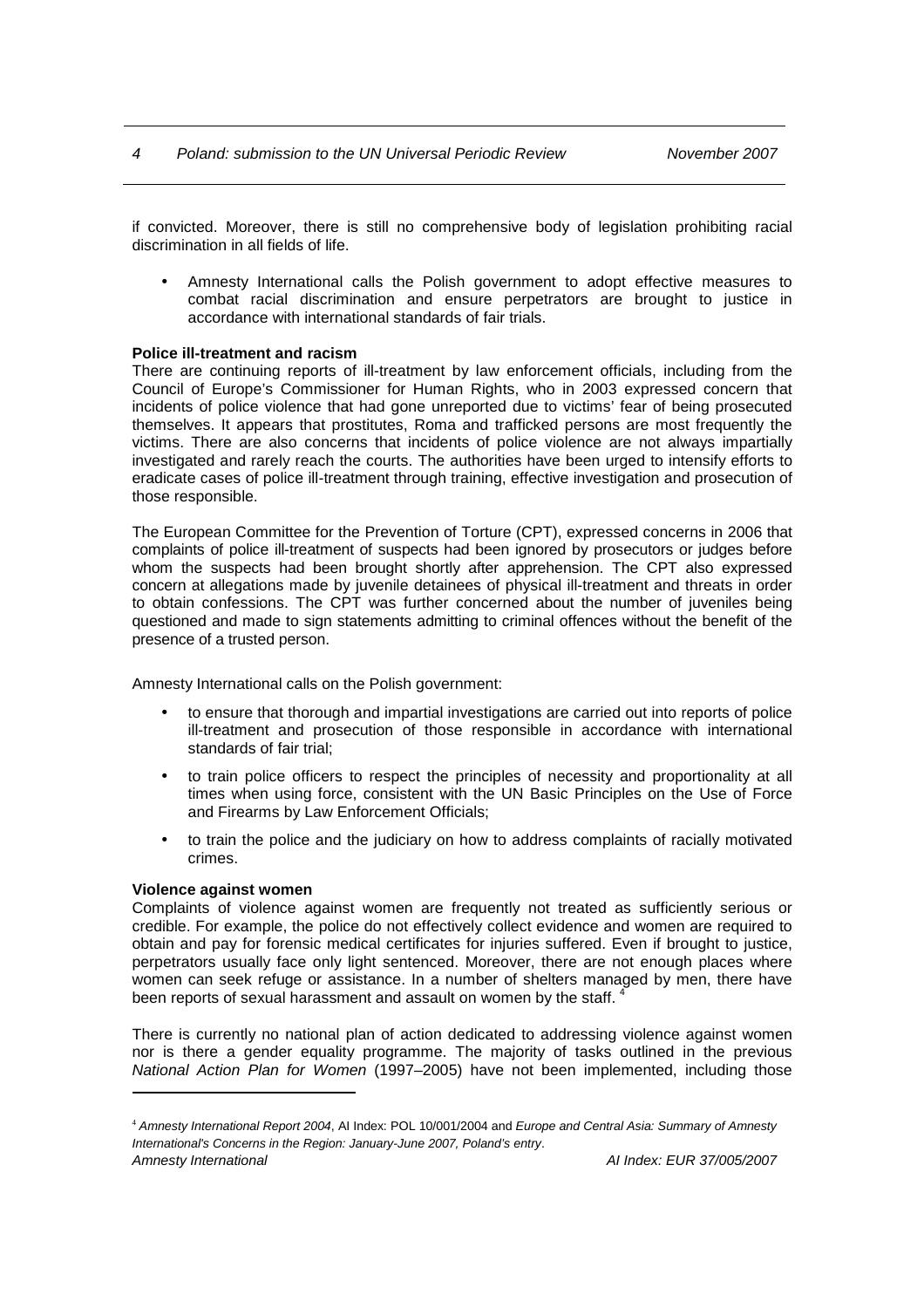#### Poland: submission to the UN Universal Periodic Review 5

related to violence against women. The Act of 29 July 2005 on Counteracting Domestic Violence impose new obligations on the Council of Ministers, the Minister of Labour and Social Policy, and the local government administration, including to develop a National Programme on Counteracting Domestic Violence (NPCDV) and to report annually to Parliament on its implementation. However, the Programme has not yet been drafted and adopted.

Amnesty International calls on the Polish government:

- to urgently adopt a National Programme on Counteracting Domestic Violence;
- to conduct impartial and thorough investigations into all allegations of violence against women and prosecute those responsible in accordance with international standards for fair trial;
- to restore the Office of the Government Plenipotentiary for the Equality of Men and Women.

# **Refugees, asylum-seekers and migrants**

In its March 2006 report, the CPT expressed concerns that the facilities for holding persons awaiting deportation seen during its 2004 visit did not meet the standards required for prolonged periods of detention. The provision of health care and psychological and psychiatric support to foreign nationals was not considered adequate. Furthermore, staff assigned to work with foreign nationals received little specialised training and there was little communication between staff and detainees, not least because of language barriers.

The CPT recommended that aliens detained for an extended period should be accommodated in centres specifically designed for that purpose, offering material conditions and a regime appropriate for their legal situation, and staffed by suitably-qualified personnel.

Almost half of school-age children seeking asylum in Poland do not attend school. People with only "tolerated stay" permits are denied the social assistance given to asylum-seekers as well as the integration package provided for refugees.

The number of asylum-seekers sent back to Poland from other EU states has increased following application of the so-called Dublin II Regulation, which establishes criteria and mechanisms for determining which EU state will examine an asylum application.<sup>5</sup>

Amnesty International calls on the Polish government:

- to introduce legislative measures to facilitate a better integration of refugees and migrants into the Polish society;
- to introduce legislative measures to improve funding and living conditions of refugee reception centres.

l

<sup>5</sup> Amnesty International Report 2007, AI Index POL 10/001/2007